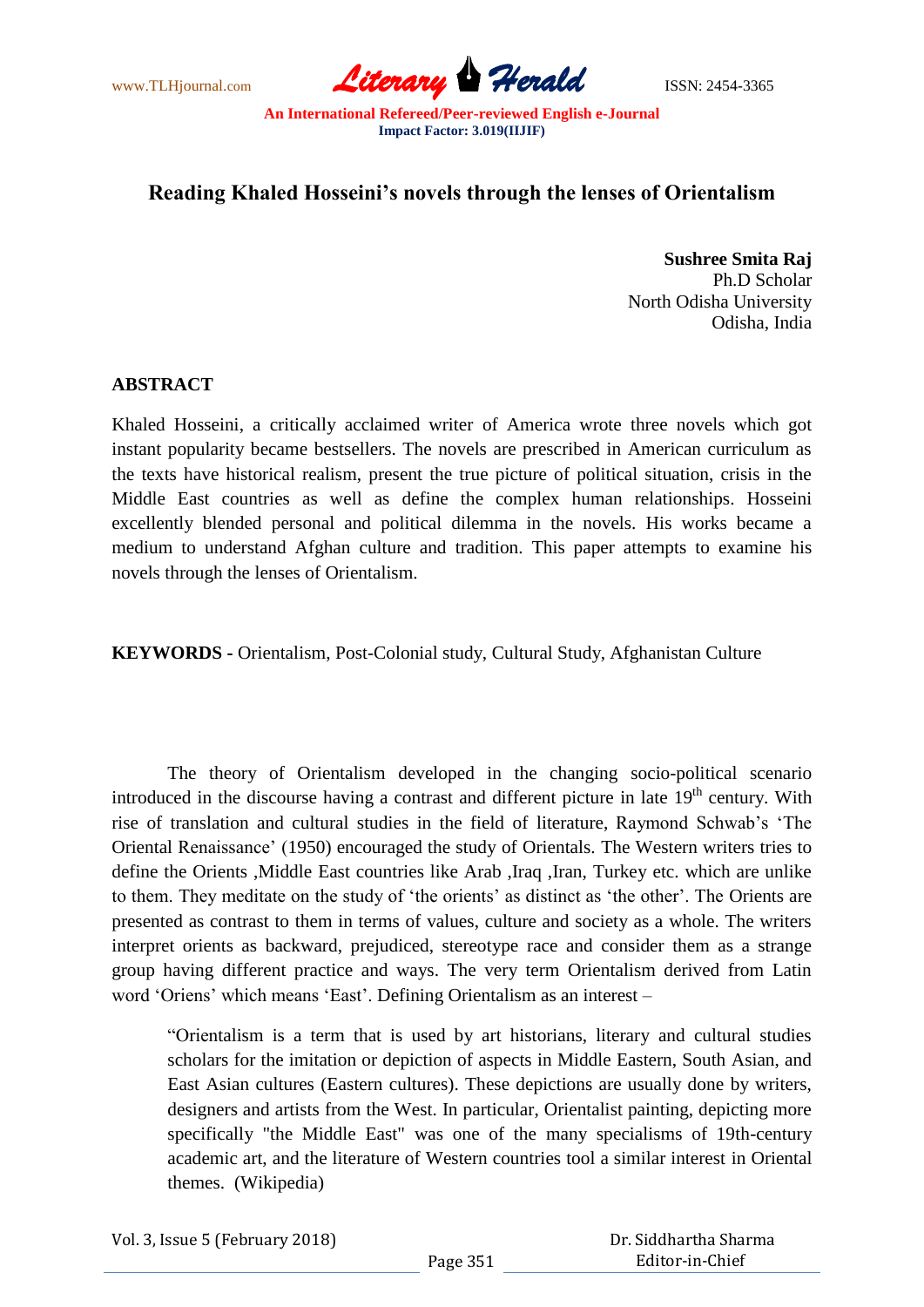

 Writers used the orients as subject of fascination and sometimes as a subject of venerability and terror. Literature about orients opens the door to discover and understand different ethos, traditions, beliefs and the complex ideology. The orients constantly served as material of comparison for the Western Civilisation making them superior in every way. Edward Said a significant figure in post-colonial studies and a great scholar of 90"s gave away the theory of Orientalism in 1978. Said points out in "The Scope of Orientalism"-

"Such an Orient was silent, available to Europe for realisation of projects that involved but were never directly responsible to the native inhabitants, and unable to resist the projects, images, or mere descriptions devised for it. Earlier I called such a relation between Western writing (and its consequences) and Oriental silence the result of and sign of the West"s great cultural strength ,its will to power over the Orient."(Said 98)

The West or The Occident projects the Orient according to their perception and observation. So basically, Orientalism is a western construct. Further, adding to the relationship between The West and The East he points out, The Occident presented as superior authority and utopian place and The East as backwards and conservatives. He argues that Orientalism which can be easily found in western depictions of Arab cultures is irrational, anti- western and more importantly prototypical. Orientalism in literature is not a narrative style but a vision. The Orients cannot be studied in a non-oriented manner. Orientalism is a complex phenomenon. It should be given voice and should not be judged. Edward Said informs-

 "Unlike the Americans, the French and British--less so the Germans, Russians, Spanish, Portuguese, Italians, and Swiss--have had a long tradition of what I shall be calling Orientalism, a way of coming to terms with the Orient that is based on the Orient's special place in European Western Experience. The Orient is not only adjacent to Europe; it is also the place of Europe's greatest and richest and oldest colonies, the source of its civilizations and languages, its cultural contestant, and one of its deepest and most recurring images of the Other. In addition, the Orient has helped to define Europe (or the West) as its contrasting image, idea, personality, experience. Yet none of this Orient is merely imaginative. The Orient is an integral part of European material civilization and culture. Orientalism expresses and represents that part culturally and even ideologically as a mode of discourse with supporting institutions, vocabulary, scholarship, imagery, doctrines, even colonial bureaucracies and colonial styles"(56)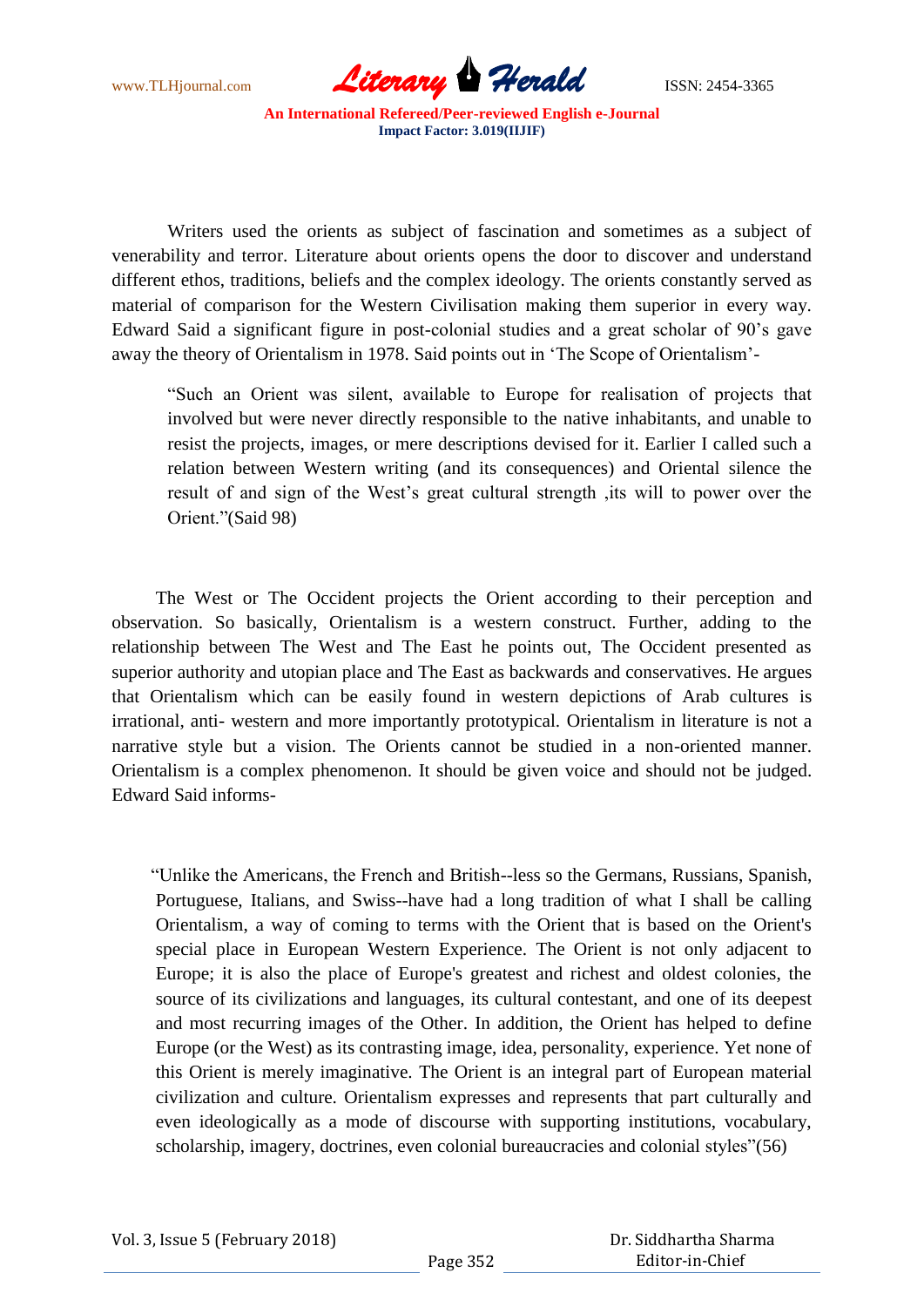

In 21century the presentation of the Orients in literature based on the political and social circumstances of the countries. Texts for example "The Girl in the Tangerine Scarf" by Mohja Kahf , "A case of Exploding Mangoes" by Mohammed Hanif, "Amina"s Voice" by Hina Khan and many memoirs such as "I am Malala" by Malala Yousafzai , "Letters to a Young Muslim" by Omar Saif Ghobash, "The Arab of the Future" by Raid Sattout etc. are reflects the crisis of middle east countries and dystopian conditions prevailed due to political unrest. These works have socio political concerns over the rage, violence and war which are continuing more than a decade in the Middle East. The literature about the Orients proved to be voice exposing the terrible conditions of human in such countries. More over these works speaks about basic human rights, taboos, violence against women, human trafficking, child labour, sexual exploitation and terrorism. In his essay Orientalism (1977)Said focused on the academic significance of such literary works and says-

"Related to this academic tradition, whose fortunes, transmigrations, specializations, and transmissions are in part the subject of this study, is a more general meaning for Orientalism. Orientalism is a style of thought based upon ontological and epistemological distinction made between "the Orient" and (most of the time) "the Occident." Thus a very large mass of writers, among who are poet, novelists, philosophers, political theorists, economists, and imperial administrators, have accepted the basic distinction between East and West as the starting point for elaborate accounts concerning the Orient, its people, customs, "mind," destiny, and so on. . . . the phenomenon of Orientalism as I study it here deals principally, not with a correspondence between Orientalism and Orient, but with the internal consistency of Orientalism and its ideas about the Orient . despite or beyond any correspondence, or lack thereof, with a "real" Orient.( Said,122)

Khaled Hosseini is a prominent name in present scenario of English literature. He is an incredible story teller. He has written three best seller novels. The Kite Runner (2003), "A Thousand Splendid Suns"(2007) and "And The Mountains Echoed"(2013). He was born in Kabul, Afghanistan then he moved to Iran, Paris and finally to United States of America. He is now a citizen of America. All his novels are set against the backdrop of Afghanistan. He gave us a clear picture of Afghan culture ,tradition and ways of society. He did not hesitate to write about social issues such as The Burkha tradition , Hazara, Patriarch society, child labour, Human Trading etc. All these issues are depicted with the consequences.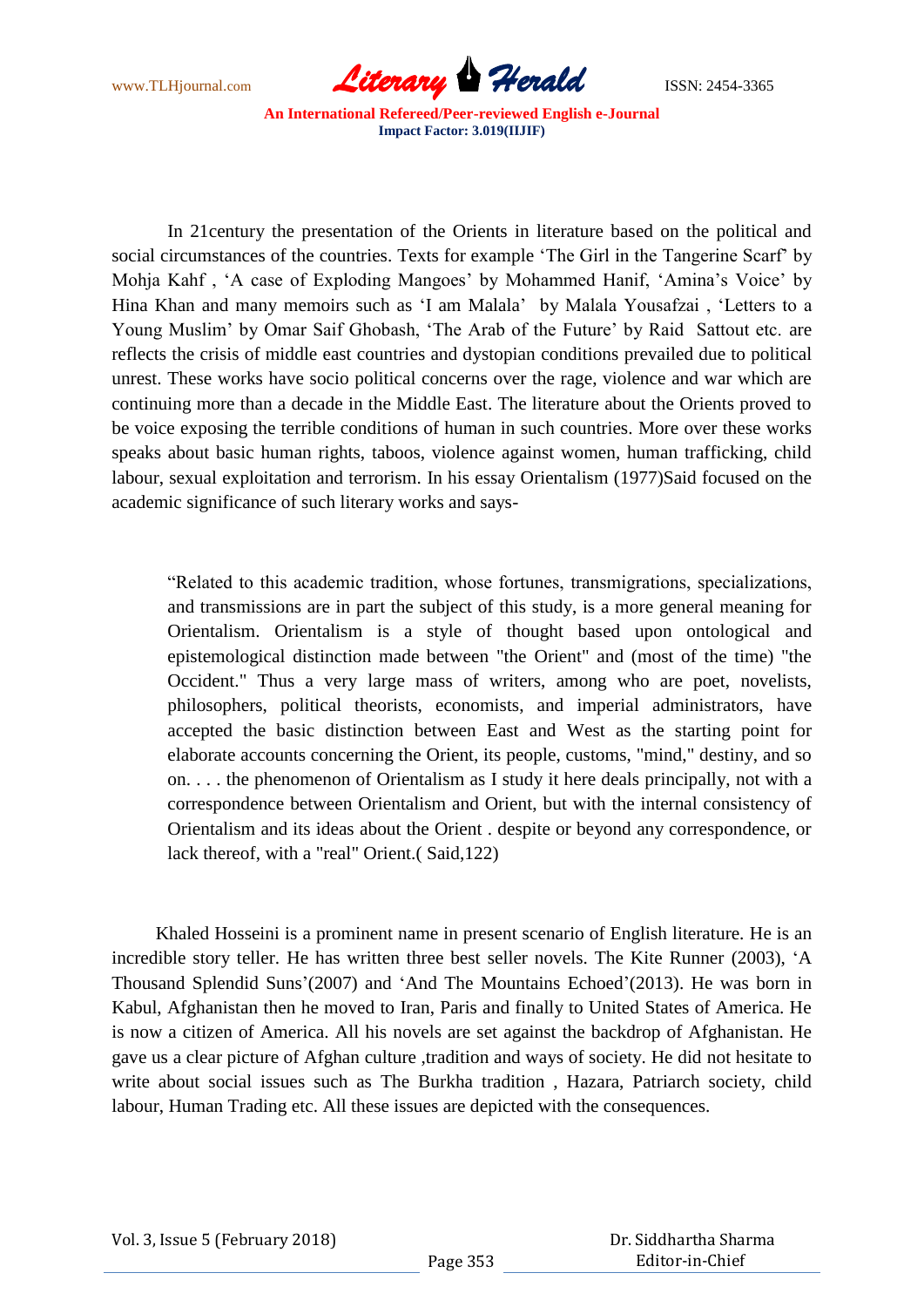

"The Kite Runner (2003) is the first novel of Khaled Hosseini. The story covers the life of a Pashtun boy Amir and Hassan a hazara, the servant boy. Both share a wonderful friendship but Assef a violent boy mocks their friendship. As Amir is rich he is friends with a servant boy who is far more inferior. Assef attacks Hassan rapes him. Amir lives with the feelings of guilt of cowardice act. Amir began to think that Hassan is the reminder of his mistake so he tries to get rid of Hassan. After few years, there was political unrest due to Sovient Union. Amir with his father left Kabul and settled in California. Amir becomes a successful writer. His father dies. From his father"s best friend Amir comes to know that Hassan is actually his half-brother and his father's son. He further asks Amir to save Hassan's son Sohrab who is in an orphanage in Kabul after death of his parents. Finally through lot of struggle Amir saves Sohrab and rescues him. He describes the awful situation of Kabul and the Taliban as "The red Toyota pickup truck idled past us. A handful of stern faced young men sat on their haunches in the cab, Kalashnikovs slung on their shoulders. They all wore beards and black turbans. One of them, a Dark skinned man in his early twenties with thick, knitted eyebrows twirled a whip in his hand and rhythmically swatted the side of the truck with it. His roaming eyes fell on me. Held my gaze. I'd never felt so naked in my entire life. Then the Talib spat tobacco stained spittle and looked away. I found I could breathe again. The truck rolled down Jade Maywand, leaving in its trail a cloud of dust."(211 )

 The novel speaks of enduring relationship between father and son the friendship between two boys. Simultaneously, it presents the dark social and political tension of Afghanistan. Hosseini made the novel both personal and political. It explores issues like socio economic difference, discrimination, violence and violence of Taliban. One can find Amir"s growth in America. He became a changed Man and has courage to amend his past mistakes. This suggests that a foreign country other than Afghanistan provides ample opportunity to make a successful life. In this case Hosseini presented America as a land of prosperity and peace. The game of flying kite is symbolic. Kite is symbolic of freedom. Hassan and Amir had to play kites. Hassan catches kites for Amir. They enjoy their freedom of childhood. At the end of the novel, Amir runs to catch the kite for Hassan"s son and Says "for you, a thousand times over". Finally, Amir get rid of his guilt. Hosseini comments on the theme of The Kite Runner -

"Because its themes of friendship, betrayal, guilt, redemption and the uneasy love between fathers and sons are universal, and not specifically Afghan, the book has been able to reach across cultural, racial, religious and gender gaps to resonate with readers of varying backgrounds "(Hosseini,2003)

Khalid Hosseini's second novel 'A Thousand Splendid Suns' portrays the miserable life of Afghan women. The story centres on the lives of two afghan women. The novel is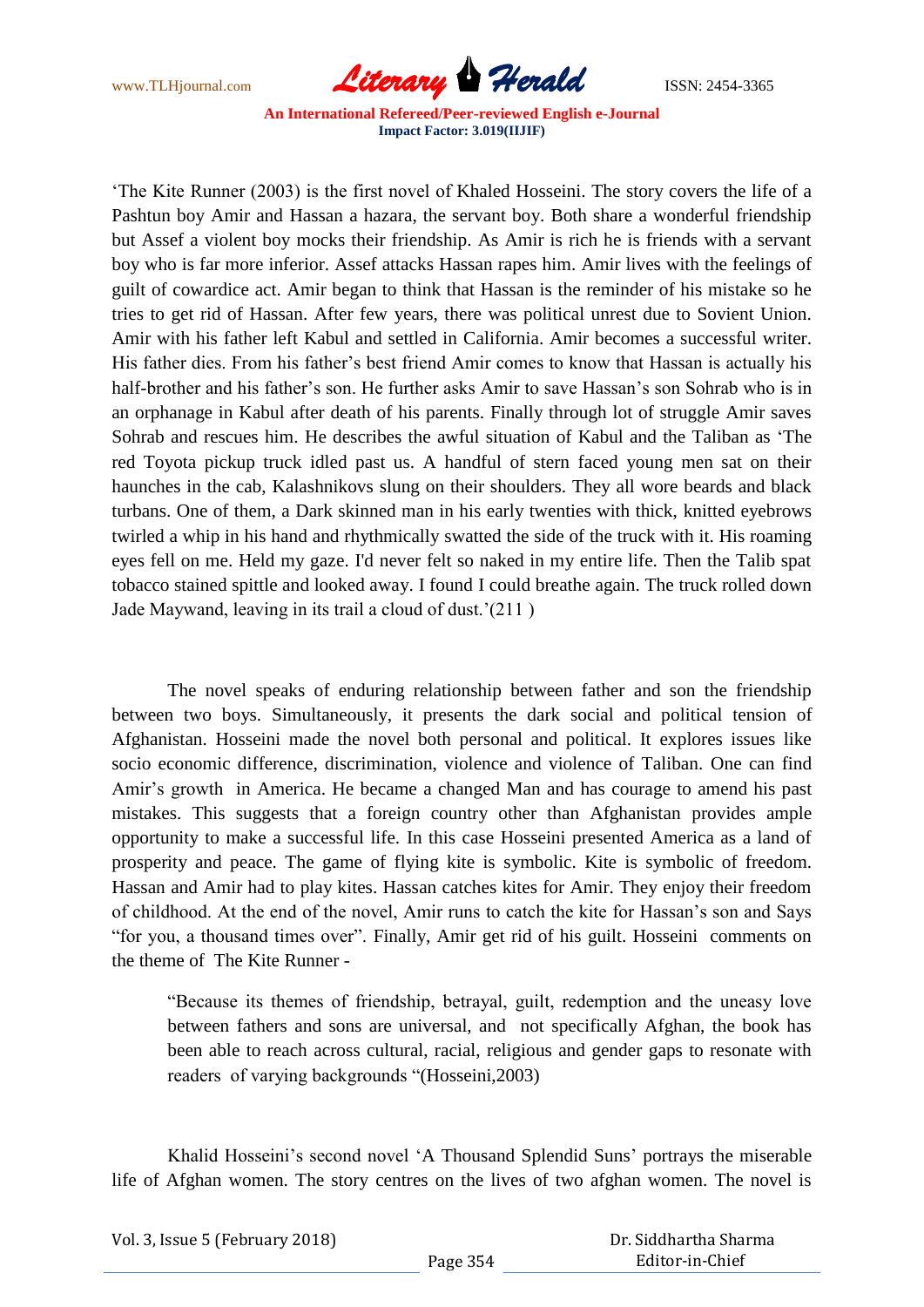

divided into four parts. The first part covers the pitiable childhood of Mariam, in the second part we are introduced to Laila, and the third as well as the last part deals with their relationship. Women of middle cart never enjoy equal rights and privileges as their man do. They are forced to cover themselves. They are suppressed under circumstances. Man are allowed to have a number of wives as well as disown wives. Both Mariam and Laila are tortured physically, emotionally and sexually by their husband. Rasheed always threats Laila and left her to street. At the end of the novel Mariam publically executed. Laila left for Pakistan and starts a new life with Tariq.

And The Mountains Echoed has nine chapters having nine character's perspective. The Kite Runner was based on the relationship between father and son and The Thousand Splendid Suns is about relationship between mother and daughter and in the third novel Khaled Hosseini sketched the story with sibling relationship. He reflects-

"Having three brothers and a sister of my own, this specific aspect of family sibling shipis one that I find thematically rich. The landscape of sibling ties is peppered with love, volatility, envy, and a host of Other and often conflicting emotions that make it such fertile ground for fiction. I am interested in the manifest complexities of the relationship, its contradictions, its tensions, its inherent push-and-pull nature, and the early-life experiences that either rupture or intensify bonds between brothers and sisters. I am always drawn to these indelible and often transformative experiences that siblings share."(Hosseini 2013)

Saboor, a poor farmer sells his daughter Pari to a wealthy rich man, Abdullha. Pari's brother was divested by his decision. Wahdatis left Afghanistan due to Soviet invasion. After death of Nila, Pari get married. After few years her husband dies. She tries to find her own identity and resolve her past. The novel serves as an irony of life which has universal implications. She finds herself lost in her life .She has lost her own existence. The novel deals with the lives of Afghan people who have to face poverty, exile and disappointments. Their helplessness clearly reflected in the every chapter.

 Hosseini takes us to a land in which murder, rape and violence are not crime. He showed a world of cruelty, barbarity and political extremity. On the other hand , he presented Western world as an ideal place to restore life and humanity. The stories also reflect the psychological and political need of Middle East people. It also brings out significant relationship between The East and The West.In the scope of the study of the Orientalism